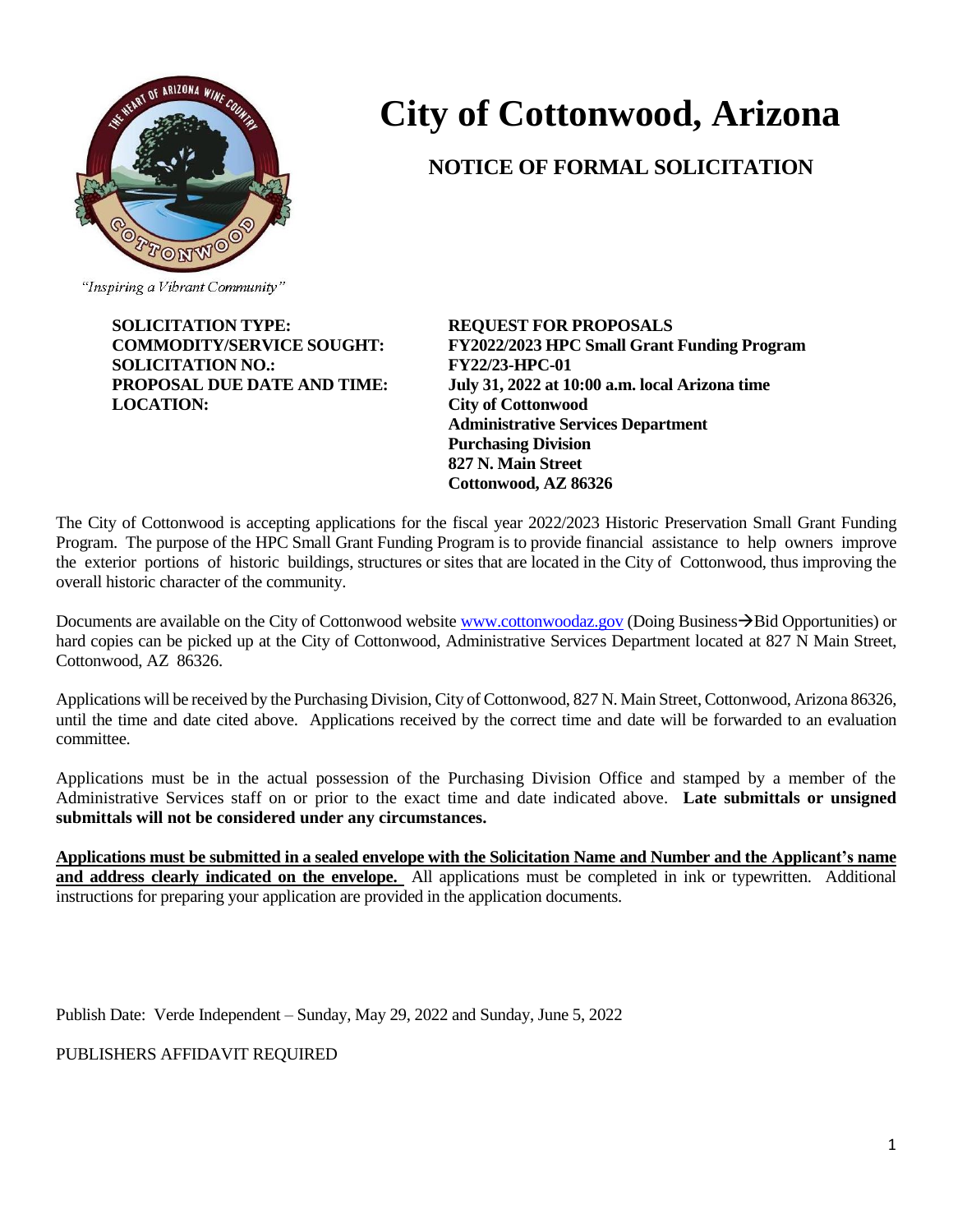# **CITY OF COTTONWOOD**

# **FY2022/2023 HPC SMALL GRANT FUNDING PROGRAM**

# **GRANT APPLICATION PACKET**



**Revised April 27, 2022**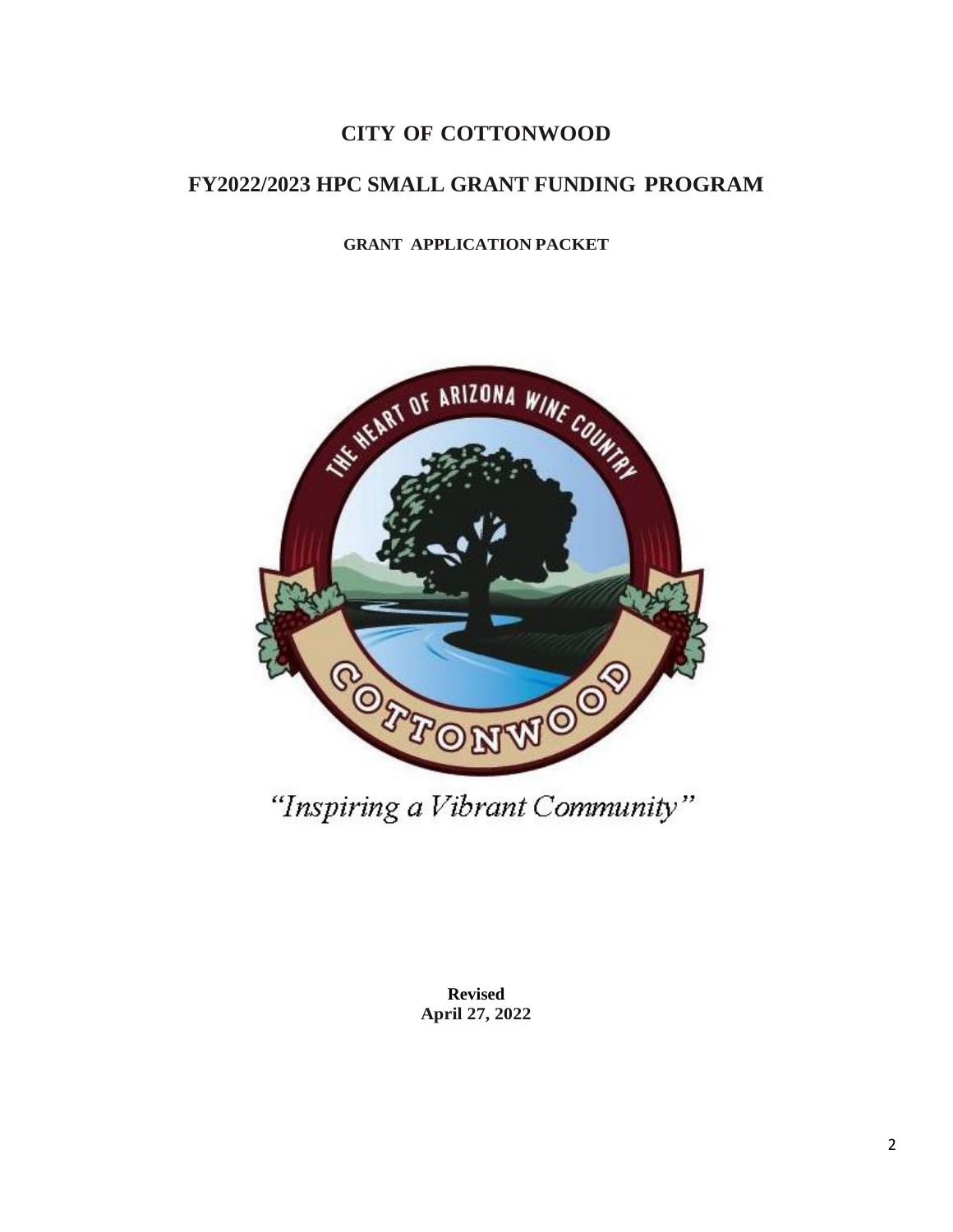#### **PURPOSE**

The City of Cottonwood and the Historic Preservation Commission (HPC) have developed a grant program to assist owners of properties designated as Historic Landmarks in Cottonwood with rehabilitation, preservation, or restoration of their properties. This program provides financial assistance to help owners improve the exterior portions of historic buildings, structures or sites that are located in the City of Cottonwood, thus improving the overall historic character of the community. It is the intent of this Program to ensure that proposed activities funded through the Historic Preservation Small Grant Program shall be completed in a manner that is compatible with the architectural and historical character of the property and surrounding context.

#### **PROGRAM OVERVIEW**

**Eligible Properties:** Eligible properties are designated Local Historic Landmarks. If an applicant intends to apply for a Small Grant on a property currently not designated, a Landmark Designation Application must be included and approved prior to award of grant funds.

**Grant Amount:** The grant funding amounts available per project application will be announced prior to the application period based on the availability of funds at that time. The Historic Preservation Commission may award less than the grant request for a project based on the availability of funds. The maximum grant award for the 2022/2023 grant cycle is \$3500.00.

**50/50 Matching Grant Contribution Requirement:** This is a matching grant program. Grant recipients are required to contribute a 50/50 cash match in an amount equal to at least 50% of the approved project cost. After the grant award is made, the City is not responsible for cost- sharing any increases in the total cost of the project. In-kind contributions may not be used to satisfy the matching requirement.

**Reimbursement Program:** The program is a reimbursement program. Payment of the grant award will be made after the work is completed and City staff has inspected and approved the work and paid invoices have been submitted.

**Successive Year Grant Requests:** Property owners are limited to one grant application per property per grant cycle. Grant applications may be made in successive years to fund a continuing project. In such cases, the application should indicate a description of the overall project and a detailed description of the portion of the project for which the grant is requested for the current grant cycle. Approval of one grant does not guarantee that future grants for a continuing project will be approved.

#### **ELIGIBILITY CRITERIA**

#### **Project Eligibility Requirements:**

- 1. Property is located within the City of Cottonwood.
- 2. Property is listed in the Cottonwood Historic Landmark Registry.
- 3. Proposed activity shall obtain Certificate of Appropriateness, if required.
- 4. Property is in compliance with all other City code requirements.
- 5. Application is complete at the time of submittal. All application submittal requirements are included.
- 6. Application is signed and submitted by the property owner or authorized representative.

**Historic Preservation Categories:** (Grant applications may be applied to the following three historic preservation categories):

#### **1. Preservation.**

The act or process of applying measures necessary to sustain the existing form, integrity and materials of a historic property. Work, including preliminary measures to protect and stabilize the property, generally focuses upon the ongoing maintenance and repair of historic materials and features rather than extensive replacement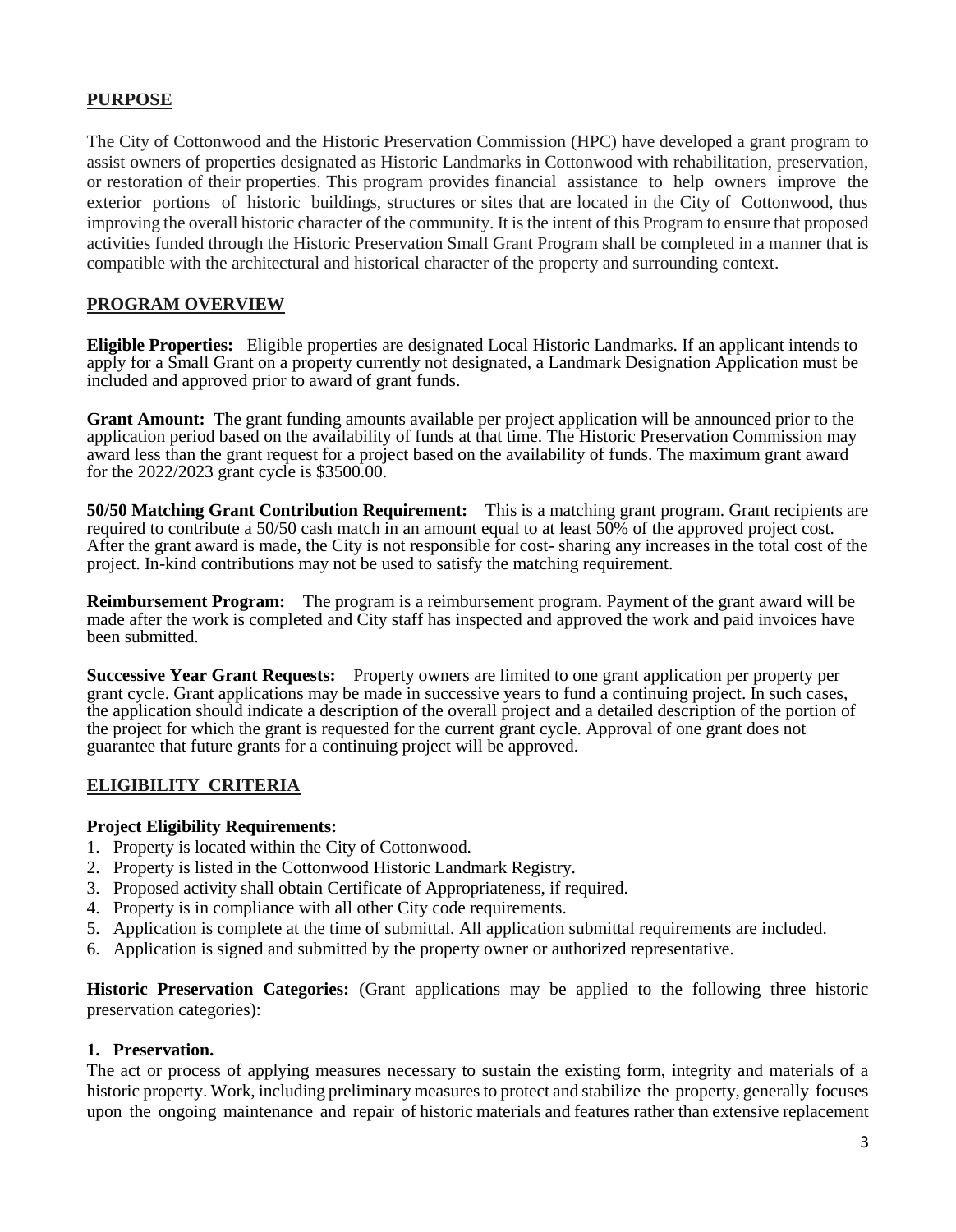and new construction.

### **2. Rehabilitation.**

The act or process of making possible a compatible use for a property through repair, alterations and additions while preserving those portions or features which convey its historical, cultural and architectural values.

## **3. Restoration.**

The act or process of accurately depicting the form, features and character of a property as it appeared at a particular period of time by means of the removal of features from other periods in its history and reconstruction of missing features from the restoration period.

**Eligible Grant Activities:** Rehabilitation, preservation, or restoration of exterior portions of locally landmarked historic buildings, structures, and properties, including but is not limited to:

- 1. Roofs.
- 2. Windows and Doors.
- 3. Building Walls and Siding.
- 4. Porches.
- 5. Foundations.
- 6. Awnings and Covered Walkways.
- 7. Signs.
- 8. Architectural Ornamentation.
- 9. Fences and Site Walls.
- 10. Masonry Repointing.
- 11. Painting.
- 12. Reversal of inappropriate alterations and reconstruction of original architectural elements based on historic documentation.

#### **APPLICATION PROCESS**

**Pre-Application Meeting:** Potential applicants are required to consult with the Community Development Director or designee prior to applying for the Historic Preservation Small Grant Program. The purpose of this meeting is to discuss application requirements, the scope of work, and the eligibility of the property and proposed work.

**Preliminary Construction Plans and Cost Estimates:** The application for grant funding must be accompanied by an outline of the proposed scope of work that is adequate to provide cost estimates for the applicable work proposed to be covered by the grant funding. As there is a range of potential activities that may be covered by the grant program, the specific form of documenting the proposed work and cost estimates is flexible.

**Application Deadline:** Applications must be received by the deadline specified in the grant cycle. Applications received after the specified deadline may reapply in the next grant cycle.

**Technical Review Committee:** A technical review committee consisting of City staff members, and others as determined, shall be formed to evaluate the completeness of applications, eligibility of proposed work, construction estimates and scope of work. To qualify for funding, applications must be complete and in compliance with all requirements. Additional material or data may be requested as necessary to assist in the evaluation of the application.

**Historic Preservation Commission Award:** Once completed applications are received, reviewed, and ranked; the evaluation committee will forward recommendations to the Historic Preservation Commission who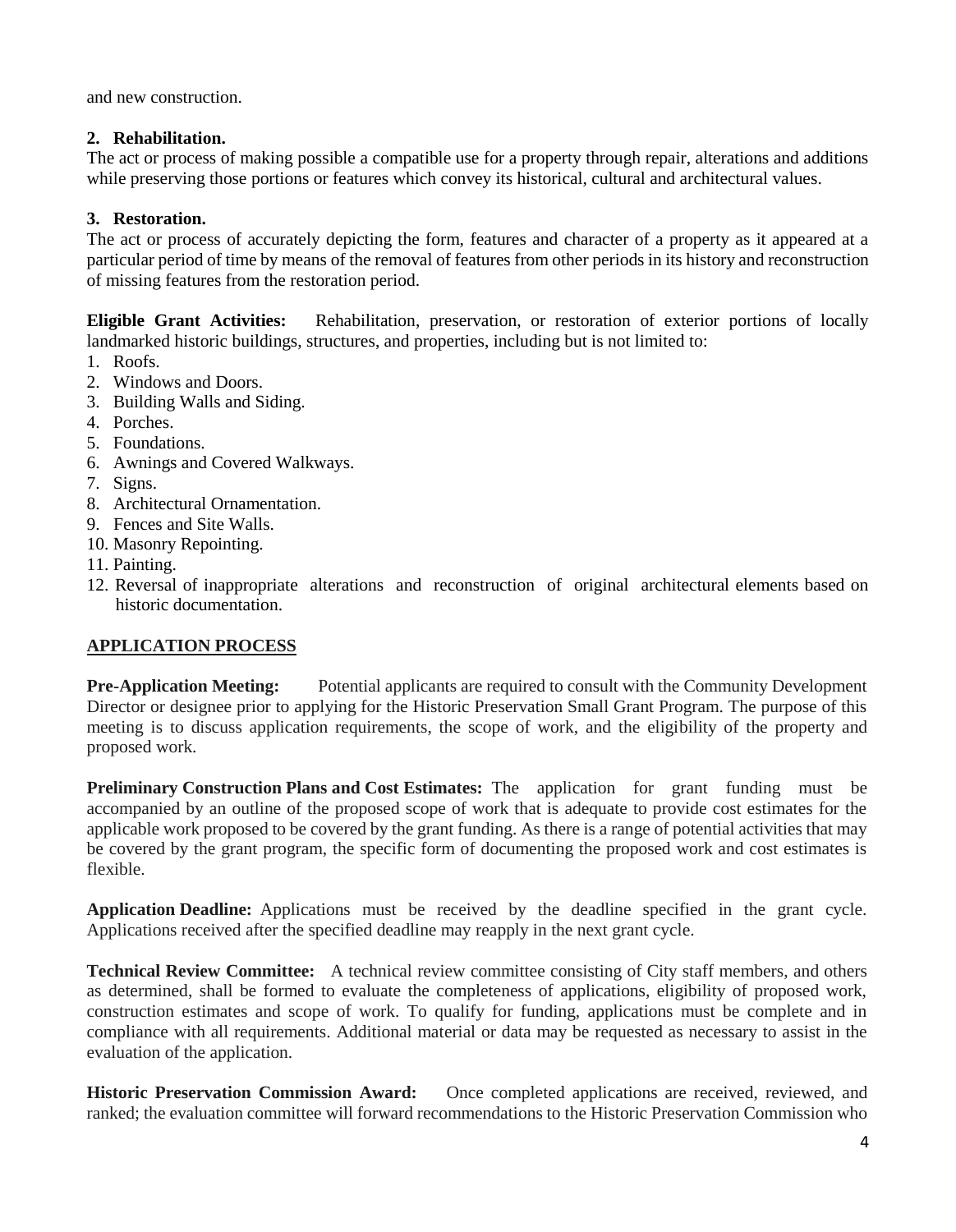#### will make the final determination for grant awards and respective funding amounts allocated. **SELECTION CRITERIA**

Applications will be reviewed based on the criteria outlined below and ranked according to the number of points the applications receive. A maximum of 100 points may be awarded. Grants will be awarded in a grant cycle based on the ranking determined by the review. In a case of a tie in ranking where program funds are insufficient to award grants to all tied applicants, the tied applications will all be funded with each getting a proportional share of the available grant funds.

The following aspects will be considered in the selection:

#### **Part 1 - General and Historic Property Information – (5 points)**

This section includes standard information provided for properties listed as local Historic Landmarks.

#### **Part 2 - Historic Home/Building Tour Participant – (5 points)**

Properties that have participated in the annual Historic Tour within the previous 3 years shall qualify for 5 points.

#### **Part 3 - Historic Significance – (15 points)**

Based on National Register criteria, the historical significance section documents information on one or more off the following aspects of the properties history. Where known, provide references for sources of information.

A. Age. Estimate dates of initial construction and any major reconstruction.

B. Event. Describe the relationship of the property to any historic event that may have taken place there.

C. Person. Describe any builder, architect, occupant, resident or other person with a prominent relationship with the property.

D. Design/Construction. Provide information if the building or property is an example of a particular style of architecture, building technique or street contribution.

E. Information Potential. Does recognition of resource have potential to provide other relevant information regarding the development of the community?

#### **Part 4 - Scope of Work – (65 points)**

This section has the highest emphasis since the scope of work describes the proposed activity in detail. Include a narrative description, as well as construction plan drawings. The scope of work shall describe all related activity with emphasis on historic preservation. All materials shall be identified on plans with a material list provided.

#### **Part 5 - Construction Cost Estimates – (10 points)**

Depending on the scope of work, the construction cost estimates may be provided by the applicant or may be based on professional review. The cost estimates shall show total costs, including labor and materials.

The technical review committee will review the applications submitted. The committee will forward recommendations to the Historic Preservation Commission who will make the final determination for grant awards and respective funding amounts allocated.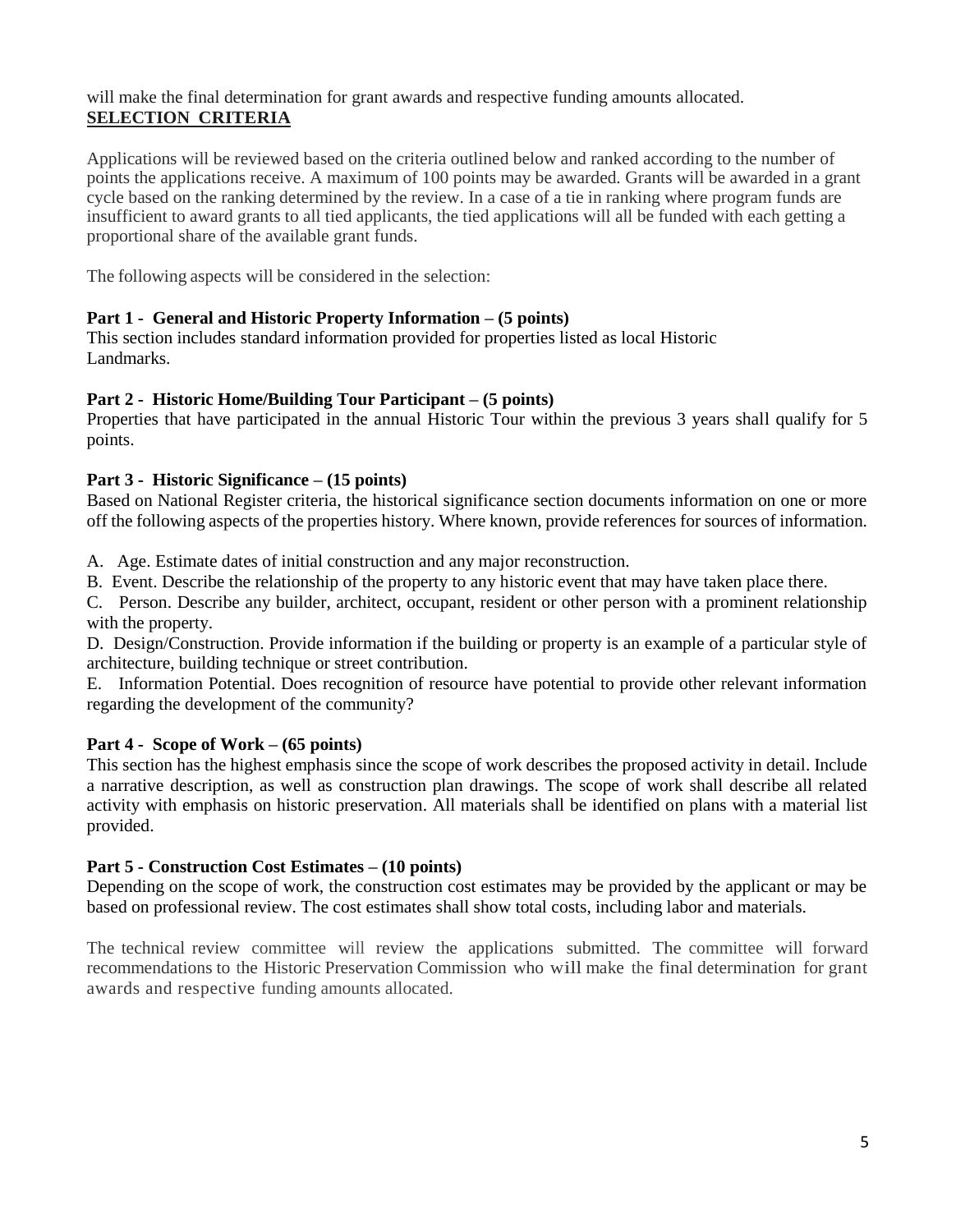## **AWARD AND PROJECT IMPLEMENTATION**

**Notice of Grant Award:** City staff shall issue a Notice of Grant Award to successful property owners. Work cannot begin until the applicant has received a copy of the Notice of Grant Award, and funding agreement. The applicant is also required to obtain all other necessary permits and approvals from applicable City departments prior to commencing any work, including, but not limited to, building permits, right-of-way use permits and planning approvals.

**Disbursement of Funds:** Historic Preservation Small Grant Program funds shall be disbursed on a reimbursement basis throughout the duration of the project. Documentation showing proof of project expenses must provided to the City with a matching invoice before disbursements are made. The property owner is responsible for notifying the Community Development Department when project milestones are complete. City staff will conduct an inspection to verify the work is complete as per the approved application. The property owner must submit all invoices for the completed pre-approved work by the program deadline date.

After the inspection and approval, the grant reimbursement funds will be processed. Reimbursement for project expenses, whether eligible or not, will not be made for expenses incurred before the notification of grant award has been issued.

**Project Time Frame:** Project work must be commenced within 180 days of the issue date of the Building Permit unless an extension is granted by the Community Development Director for an additional 180 days. Failure to complete the project within the timeframe specified will result in the loss of the grant and the property owner will be ineligible to apply during the next grant cycle. The property owner must notify City staff as soon as possible if the project does not move forward at any point after notice of grant award.

Work may begin after all of the following conditions have been met:

- 1. Application has been reviewed and the grant award approved.
- 2. A notice of grant award is issued and grant funding agreement is fully executed.
- 3. A Certificate of Appropriateness for the proposed work on the local historic landmark property is submitted and approved in a public hearing by the Historic Preservation Commission.
- 4. Building Permits, Planning approvals or other City permits are obtained where required.
- 5. A final meeting is held and attended by the property owner/applicant, contractor, and city staff wherein the construction plans for the project have been approved and are determined to be in conformance with the design approvals indicated with the Certificate of Appropriateness.
- 6. Project or design work must be initiated within forty-five days of the date that the fully executed Grant Agreement is sent to the grantee.

**Site Visits:** City staff, including building, planning, utilities, public works and others may visit the property as a standard part of the construction inspection process and as part of the grant application review process. City staff will conduct a site visit upon completion of the project to finalize the review of the portions of the work related to the grant program.

**Termination:** A grant award may be terminated before the completion date of the project at the written request of the property owner, or if the Community Development Director determines that related work performance is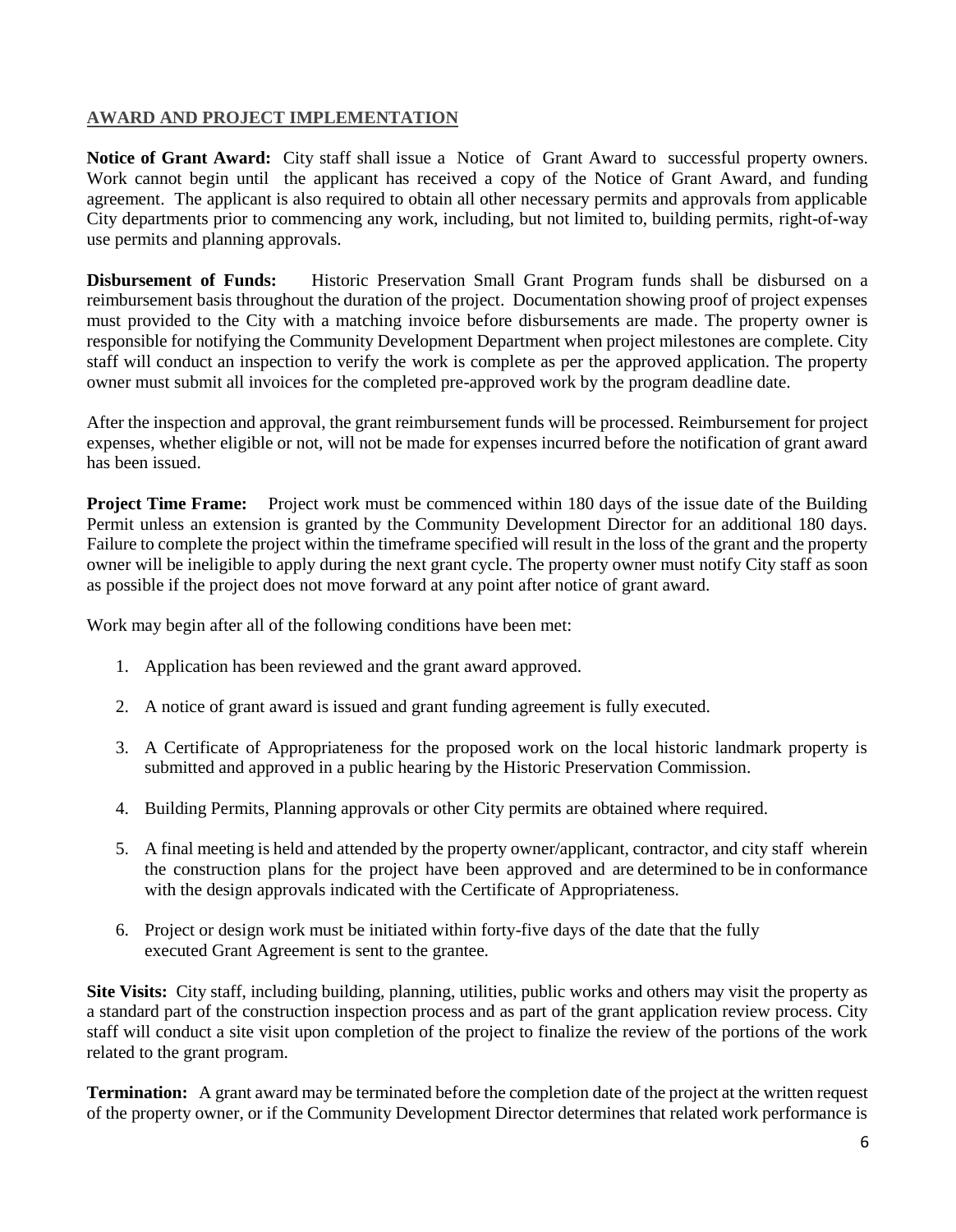unsatisfactory or not in compliance with approved plans or the principal conditions of the grant are not being met. If an award is terminated, the HPC reserves the right to award funds to the next highest ranked applicant. **SUBMITTING THE APPLICATION**

Completed original application (no fax or e-mail copies accepted) must be received on or before the time and date listed on the cover page of this document. The application shall be submitted in a **sealed** envelope clearly marked on the outside "**Application – FY22/23 HPC Small Grant Funding Program**," and shall be directed to:

Attention: Jeff Cook, Contract/Purchasing Administrator 827 North Main Street Cottonwood, Arizona 86326.

The application cover sheet must be completed, and the application proposal must follow the format described.

No late applications will be accepted.

The City of Cottonwood reserves the right to reject any or all applications as deemed in the best interest of the City of Cottonwood.

Questions regarding the application process shall be directed to:

Jeff Cook Contract/Purchasing Administrator 827 North Main Street Cottonwood, Arizona 86326 (928) 340-2714 [jcook@cottonwoodaz.gov](mailto:jcook@cottonwoodaz.gov)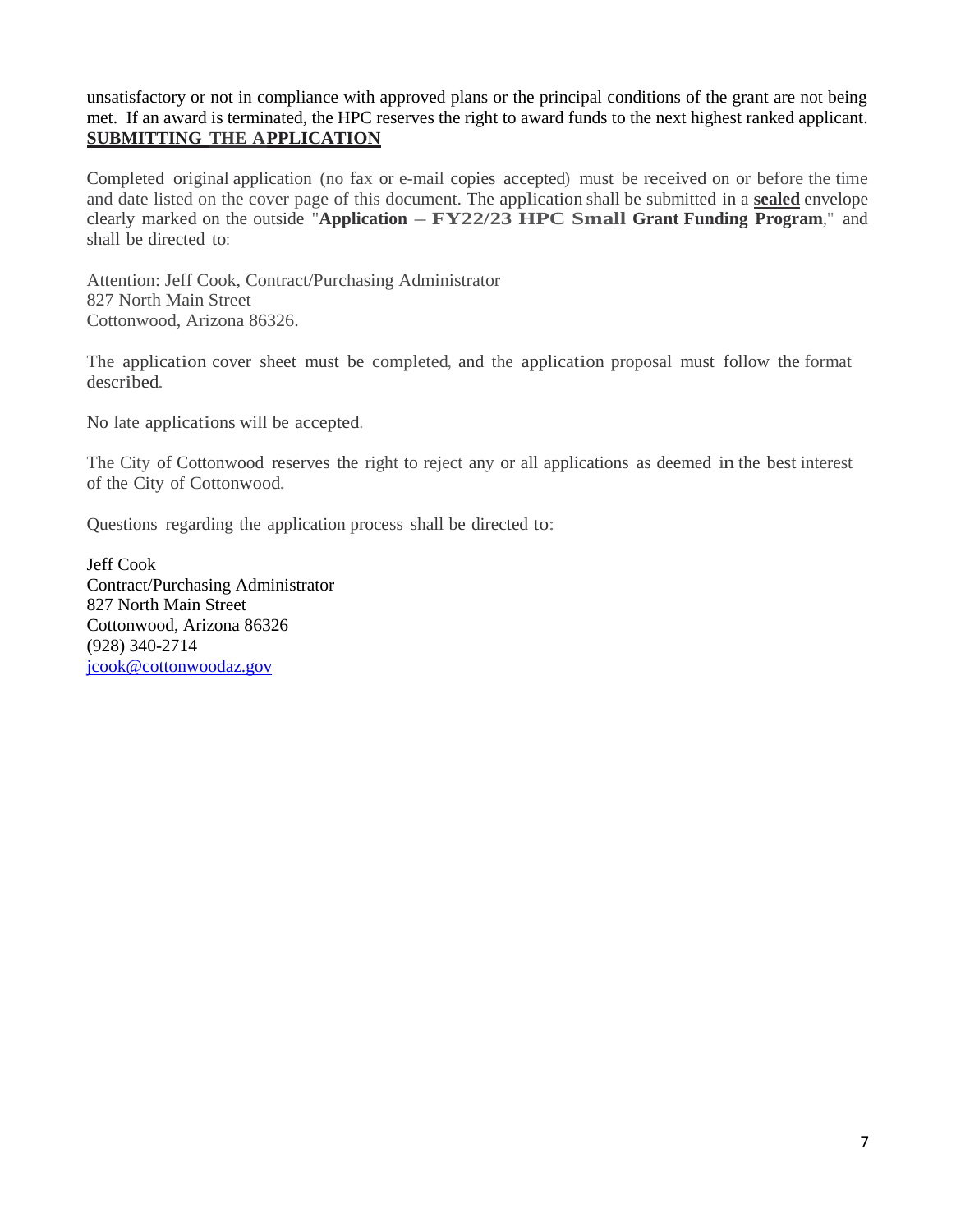#### **CITY OF COTTONWOOD**

#### **HPC SMALL GRANT FUNDING APPLICATION COVER SHEET FISCAL YEAR 2021 NOTE: APPLICANTS MUST COMPLETE THIS COVER SHEET AND ATTACH THE GRANT PROPOSAL IN THE FORMAT DESCRIBED HEREIN.**

Legal Name and Address of Applicant(s):

Has the property identified participated in the Historic Home/Building Tour within the previous three years?

Y / N. If yes, please list the years of participation\_\_\_\_\_\_\_\_\_\_\_\_\_\_\_\_\_\_\_\_\_\_\_\_\_\_\_\_\_\_\_\_\_\_\_\_\_\_\_\_\_\_\_\_\_\_

Contact person information:

\_\_\_\_\_\_\_\_\_\_\_\_\_\_\_\_\_\_\_\_\_\_\_\_\_\_\_\_\_\_\_\_\_\_\_\_\_\_\_\_\_\_\_\_\_\_\_\_\_\_\_\_\_\_\_\_\_\_\_\_\_

\_\_\_\_\_\_\_\_\_\_\_\_\_\_\_\_\_\_\_\_\_\_\_\_\_\_\_\_\_\_\_\_\_\_\_\_\_\_\_\_\_\_\_\_\_\_\_\_\_\_\_\_\_\_\_\_\_\_\_\_\_

\_\_\_\_\_\_\_\_\_\_\_\_\_\_\_\_\_\_\_\_\_\_\_\_\_\_\_\_\_\_\_\_\_\_\_\_\_\_\_\_\_\_\_\_\_\_\_\_\_\_\_\_\_\_\_\_\_\_\_\_\_